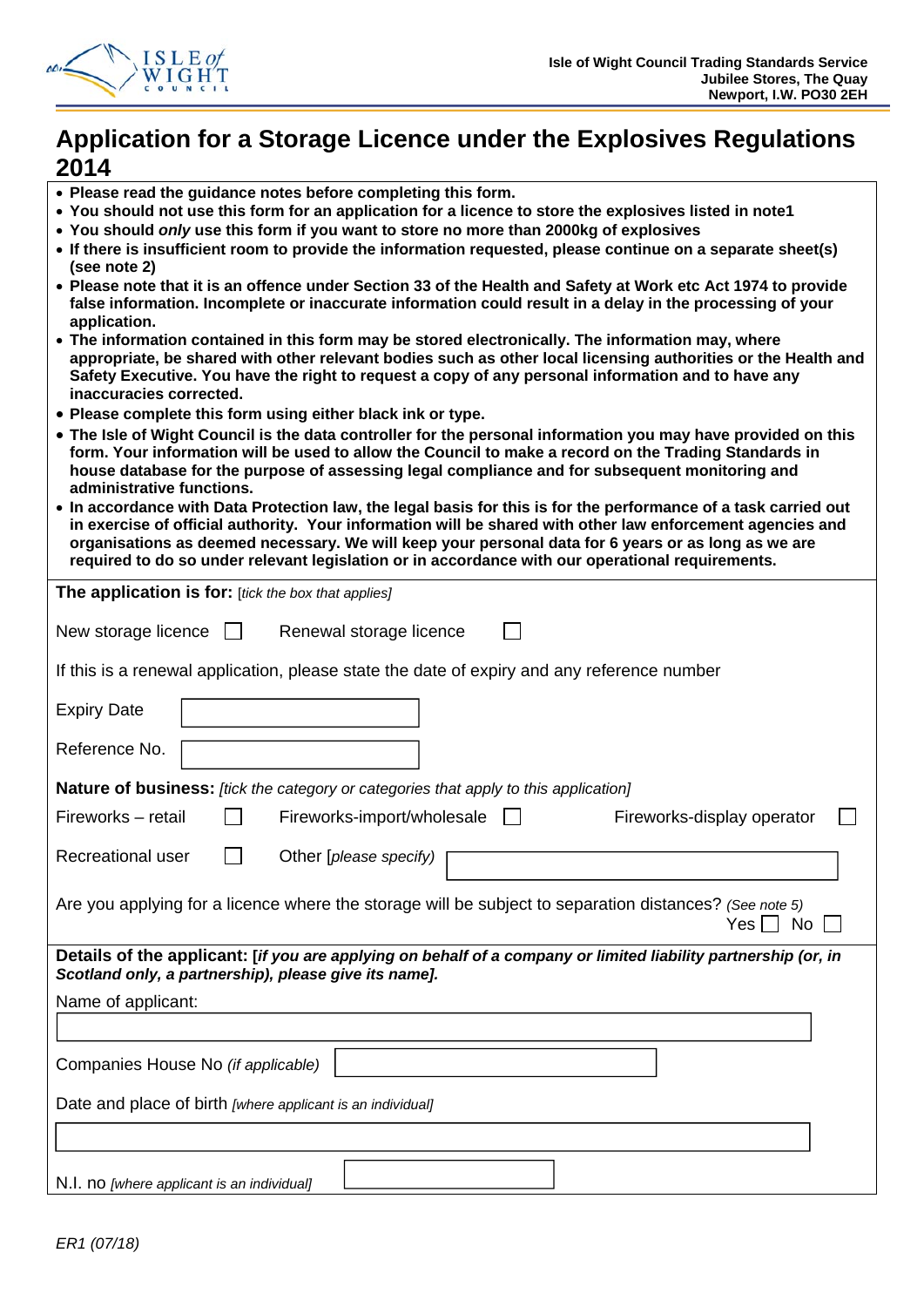

| Address [including postcode]. If the applicant is a company, please give the registered office                                                                                                |
|-----------------------------------------------------------------------------------------------------------------------------------------------------------------------------------------------|
|                                                                                                                                                                                               |
| Daytime telephone number:                                                                                                                                                                     |
|                                                                                                                                                                                               |
| Mobile number:                                                                                                                                                                                |
| Email:                                                                                                                                                                                        |
| Full address (including postcode) of the place where the explosives will be stored:                                                                                                           |
|                                                                                                                                                                                               |
|                                                                                                                                                                                               |
|                                                                                                                                                                                               |
| Do you have an explosives store at an address different to that above?<br>Yes <br>No                                                                                                          |
| If yes, please provide the full address including postcode of this store                                                                                                                      |
|                                                                                                                                                                                               |
|                                                                                                                                                                                               |
|                                                                                                                                                                                               |
| No<br>Do you have a licence for this store? Yes $\Box$<br>If yes, please provide the licence number and<br>date of expiry                                                                     |
| Licence Number<br>Date of Expiry                                                                                                                                                              |
| If the applicant is not the owner/manager of the business, please give the details of the person with<br>management responsibilities for the explosives being stored under the licence.       |
| Name<br>position                                                                                                                                                                              |
| Address including postcode [if different from above]                                                                                                                                          |
|                                                                                                                                                                                               |
|                                                                                                                                                                                               |
| Contact telephone number                                                                                                                                                                      |
|                                                                                                                                                                                               |
| Email:                                                                                                                                                                                        |
| Out of hours contact details <i>(if different from above)</i> – please give the name and telephone number,<br>including mobile if appropriate, of the person to be contacted in an emergency. |
| Name of contact                                                                                                                                                                               |
| Telephone No.<br>Mobile No.                                                                                                                                                                   |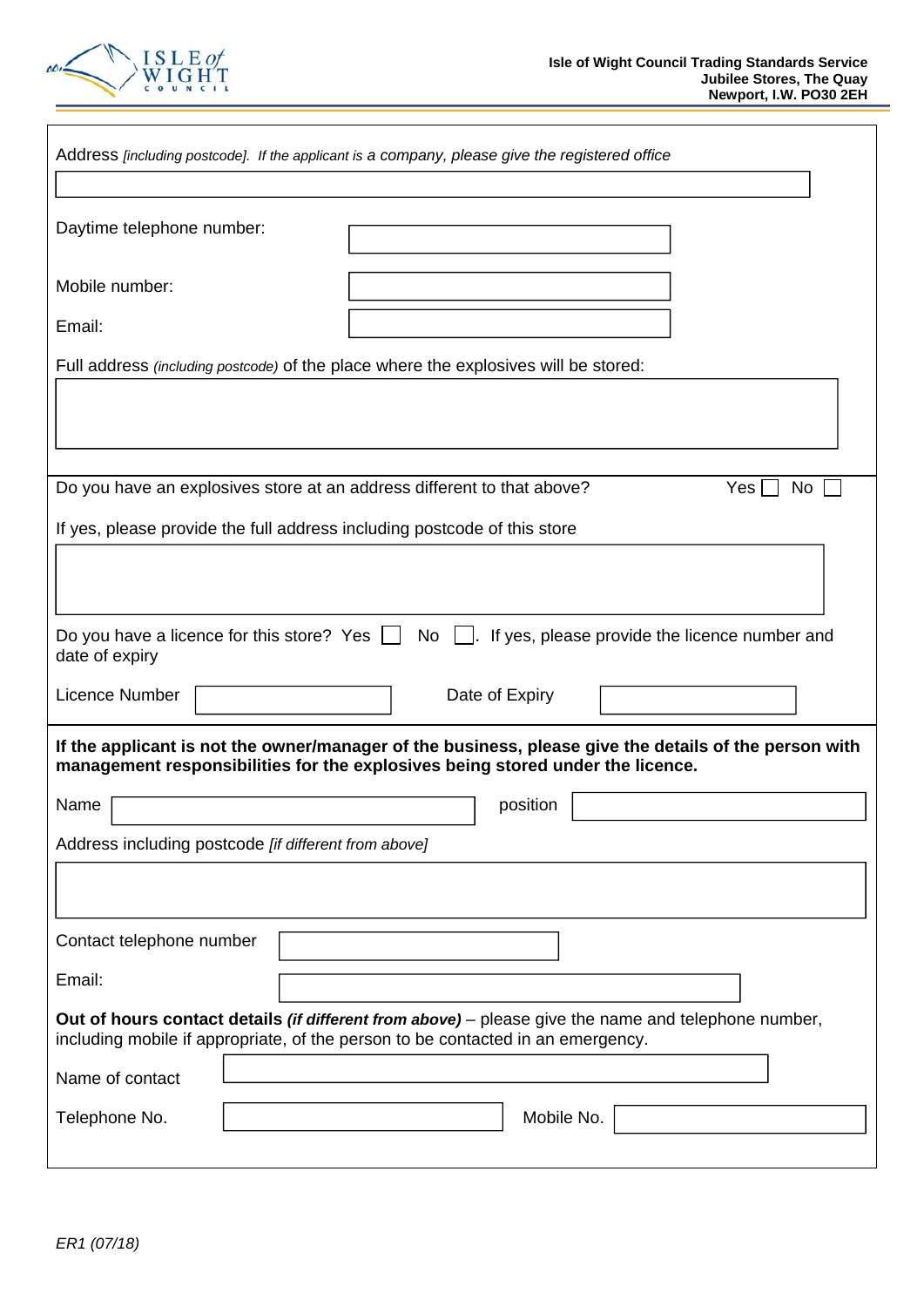

| <b>Explosives to be stored and quantities</b>                                                                                                                                                                                                                                                                                                                                                                                                                                        |                        |  |  |  |
|--------------------------------------------------------------------------------------------------------------------------------------------------------------------------------------------------------------------------------------------------------------------------------------------------------------------------------------------------------------------------------------------------------------------------------------------------------------------------------------|------------------------|--|--|--|
| <b>Hazard Type or UN number</b>                                                                                                                                                                                                                                                                                                                                                                                                                                                      | Amount (net mass – kg) |  |  |  |
|                                                                                                                                                                                                                                                                                                                                                                                                                                                                                      |                        |  |  |  |
|                                                                                                                                                                                                                                                                                                                                                                                                                                                                                      |                        |  |  |  |
|                                                                                                                                                                                                                                                                                                                                                                                                                                                                                      |                        |  |  |  |
|                                                                                                                                                                                                                                                                                                                                                                                                                                                                                      |                        |  |  |  |
|                                                                                                                                                                                                                                                                                                                                                                                                                                                                                      |                        |  |  |  |
|                                                                                                                                                                                                                                                                                                                                                                                                                                                                                      |                        |  |  |  |
|                                                                                                                                                                                                                                                                                                                                                                                                                                                                                      |                        |  |  |  |
|                                                                                                                                                                                                                                                                                                                                                                                                                                                                                      |                        |  |  |  |
| [Please tick the box or boxes that apply]                                                                                                                                                                                                                                                                                                                                                                                                                                            |                        |  |  |  |
| 1. Are you (the applicant) intending to store more than 75kg (net) of ammunition or pyrotechnic articles in a<br>building that adjoins domestic premises?                                                                                                                                                                                                                                                                                                                            | Yes<br>No              |  |  |  |
| 2. Have you (the applicant) had a previous licence or registration <sup>1</sup> refused or revoked? Yes $\Box$ No                                                                                                                                                                                                                                                                                                                                                                    |                        |  |  |  |
| 3. Have you (the applicant) been convicted of any offence under legislation on health and safety, (See note 4)<br>$Yes \Box No$                                                                                                                                                                                                                                                                                                                                                      |                        |  |  |  |
| 4. Have you (the applicant) been convicted of any other offences relating to the storage, sale, supply,<br>importation or possession of fireworks and/or any other explosives? (See note 4)                                                                                                                                                                                                                                                                                          | Yes<br>No              |  |  |  |
| 5. Have you (the applicant) been convicted of any offence under any other legislation including offences<br>against the person, dishonesty offences and offences relating to the supply of controlled drugs? (See note 4)<br>Yes<br><b>No</b>                                                                                                                                                                                                                                        |                        |  |  |  |
| If you have answered "Yes" to any of questions 2-5, please give date(s) and details, including the licensing<br>authority and court where convicted                                                                                                                                                                                                                                                                                                                                  |                        |  |  |  |
|                                                                                                                                                                                                                                                                                                                                                                                                                                                                                      |                        |  |  |  |
| 1 See Regulation 11 of the Manufacture and Storage of Explosives Regulations 2005, SI 2005/1082                                                                                                                                                                                                                                                                                                                                                                                      |                        |  |  |  |
| Signature of applicant (or applicant's representative)                                                                                                                                                                                                                                                                                                                                                                                                                               |                        |  |  |  |
| By signing this form you agree to the information provided, in relation the explosives stored e.g. the type and quantity,<br>being shared with the emergency services in the event of an incident. If signing on behalf of a company you should be<br>a Director or enclose documentary evidence that this application has been approved by the board of directors.<br>It is an offence under Section 33 of the Health and Safety at Work etc Act 1974 to provide false information. |                        |  |  |  |

| Signed                       | Date                 |
|------------------------------|----------------------|
| Name                         | Position/Job title [ |
| Organisation [if applicable] |                      |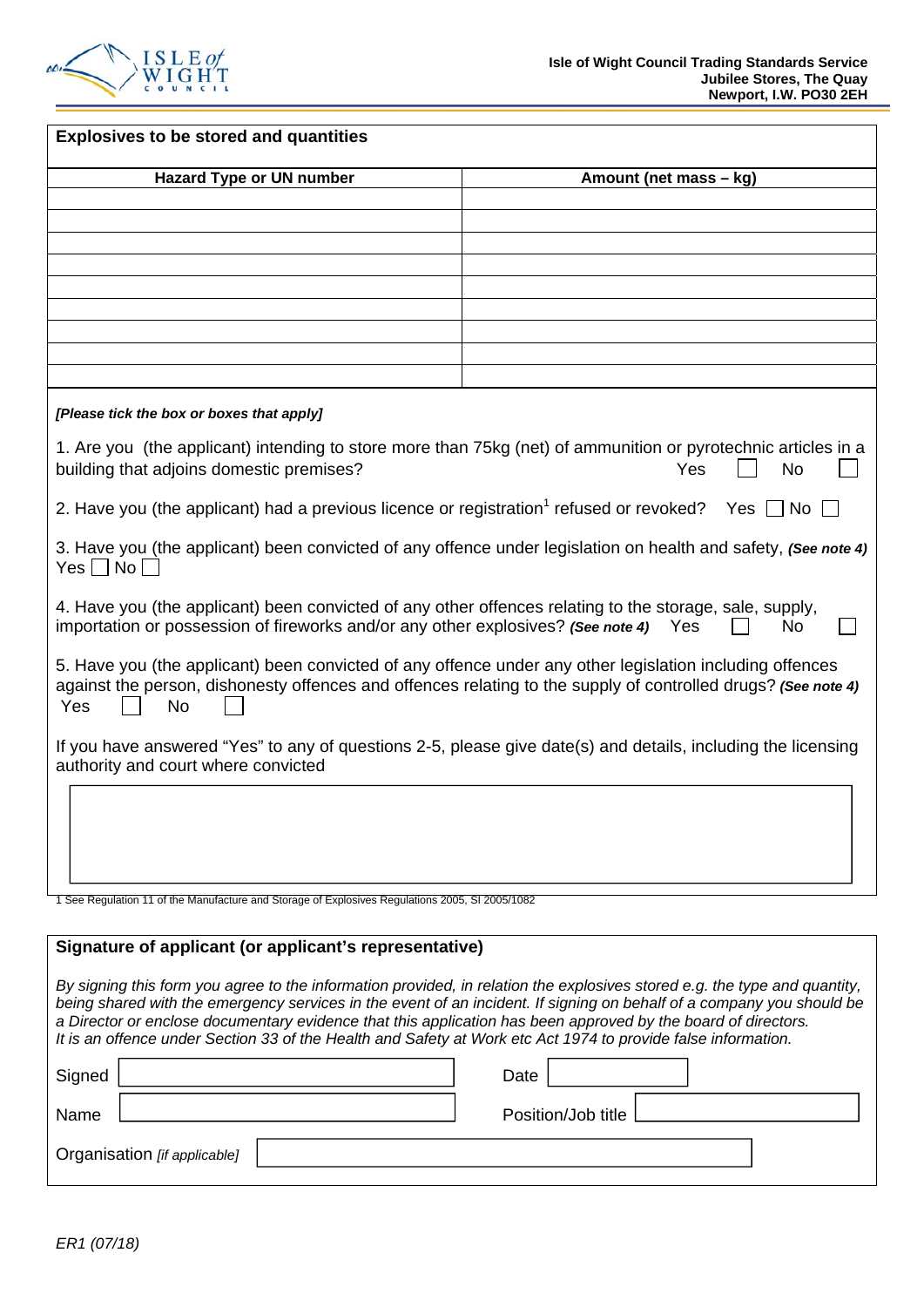

| The completed application form, together with the following documents in support of the<br>application, should be sent to your licensing authority. (Please tick the boxes to confirm the following have<br>been submitted) |
|-----------------------------------------------------------------------------------------------------------------------------------------------------------------------------------------------------------------------------|
| Application fee: [see note 10] $\Box$ (If you are unsure of the fee, please ask your licensing authority).                                                                                                                  |
| <b>Supplementary information sheet</b> (if applicable) [see note $2 \lfloor \frac{1}{2} \rfloor$<br><b>Plan of the site:</b> [see notes 6, $7 & 11$ ]                                                                       |
| Floor plan: (if explosives are to be kept on the shop floor or in a building that is to be used for other<br>purposes as well as the storage of explosives) [see notes 8, 9 & 11]                                           |
|                                                                                                                                                                                                                             |
| For licensing authority use only:                                                                                                                                                                                           |
| Application form completed                                                                                                                                                                                                  |
| Fee enclosed                                                                                                                                                                                                                |

| Site Plan enclosed $\Box$ |  |
|---------------------------|--|
|                           |  |

|  |  |  |  | Building Floor Plan enclosed (if applicable) |  |  |
|--|--|--|--|----------------------------------------------|--|--|
|--|--|--|--|----------------------------------------------|--|--|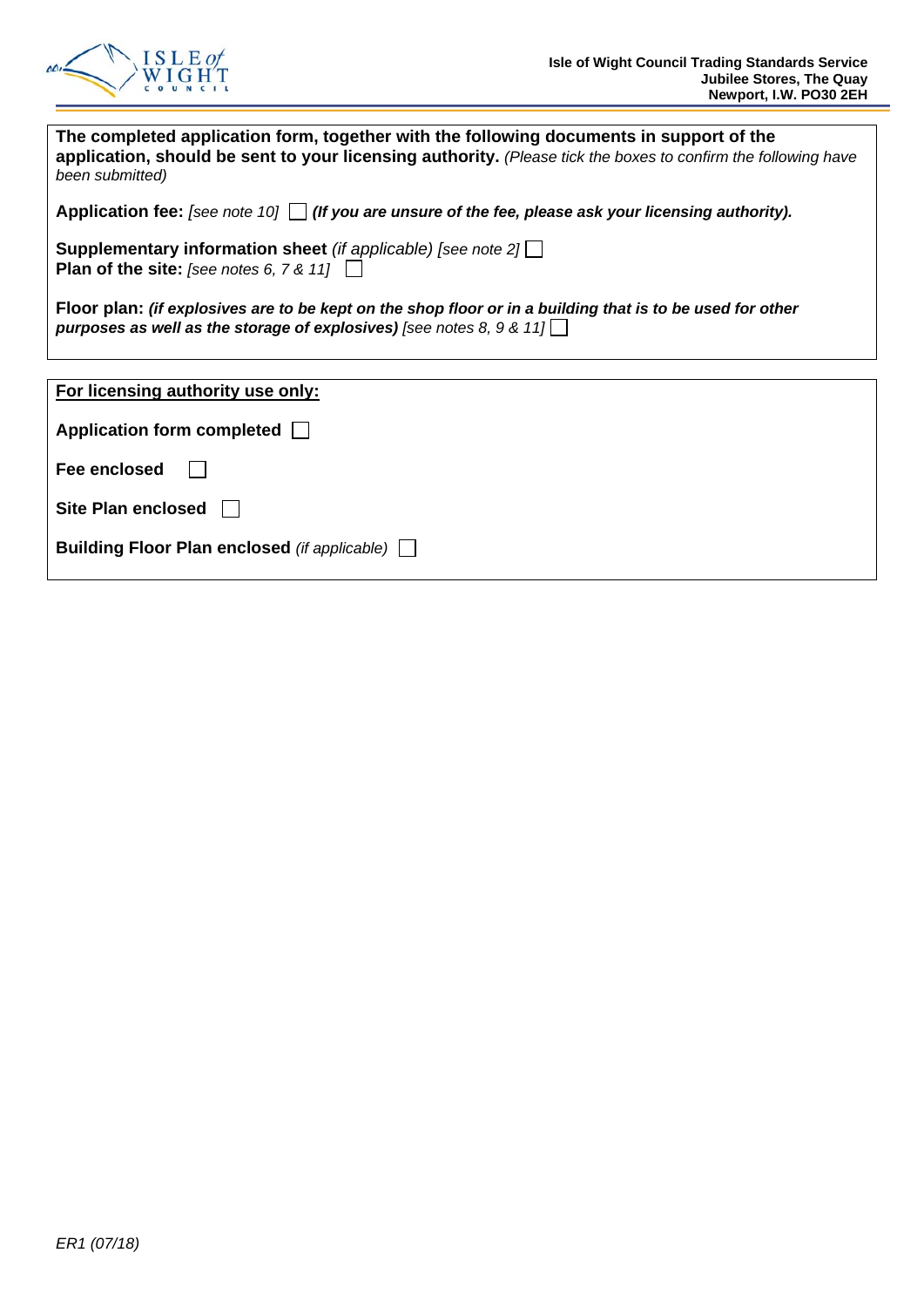

## **Guidance to applicants**

**IMPORTANT** It is your responsibility to ensure you are aware of, and comply with, the Explosives Regulations 2014. The licensing authority has the power to prohibit storage of explosives at the site if it believes the site is no longer suitable. It may also take enforcement action if you are not storing safely.

If you are intending to supply fireworks **outside** the normal permitted period's e.g. New Year, Chinese New Year, October 15<sup>th</sup>-November 10<sup>th</sup> and Diwali, you will also need to make a separate application to your local licensing authority for a licence to comply with the Fireworks Regulations 2004.

## General information on completing the application

1. This form should *not* be used for an application for a licence to store the explosives listed below:

- relevant explosives (an explosives certificate is required to acquire or keep the explosives)

- ammunition the acquisition of which is regulated or prohibited by virtue of the Firearms Acts 1968 to 1997
- smokeless powder or percussion caps
- explosives stored by a person who is registered as a firearms dealer under section 33 of the Firearms Act 1968

## **If you want to store the explosives listed above, you should use form ER2**

**You should only use this form if you want to store no more than 2000kg of explosives**. If you want to store more than 2000kg of explosives you should apply to the Health and Safety Executive for a licence. Further information on licensing can be found at **www.hse.gov.uk/explosives/licensing/how-to-apply.htm** 

2. If there is insufficient room to provide the information requested, please continue on a separate sheet(s). You should also put your name and address at the top of each sheet before attaching the sheet(s) to your application form.

3. Please contact your local licensing authority if you have any questions about completing this form or about your application. If you live in the metropolitan counties (i.e. West Midlands, Merseyside, Greater Manchester, Tyne and Wear, South and West Yorkshire) or in Oxfordshire, Cornwall or Norfolk, you will need to apply to the fire and rescue service. In other areas you will normally need to contact the trading standards department of your local authority

4**.** Please note: Any previous convictions you may have may be subject to the Rehabilitation of Offenders Act 1974 and you do not have to include convictions that are 'spent' on this application form. The Rehabilitation of Offenders Act does not apply to corporate bodies or companies .Where the application relates to a corporate body or company convictions of all directors should be listed. Where the application relates in Scotland to a partnership, convictions of all partners should be listed. Information on how Licensing Authorities will consider the relevance of previous convictions to an application for a licence can be found at www.hse.gov.uk/explosives/index.htm

5. Separation distances - please see Regulation 27 of the Explosives Regulation 2014. You will not normally be required to maintain separation distances if you store no **more** than:

- 250kg HT4

- 25kg HT3 (or combination of HT3 and HT4)

- 0.1kg HT1

- 0.1kg HT2

on one site. If you are unsure whether your store or on places where you will be manufacturing or processing explosives on site are subject to separation distances, contact your local licensing authority